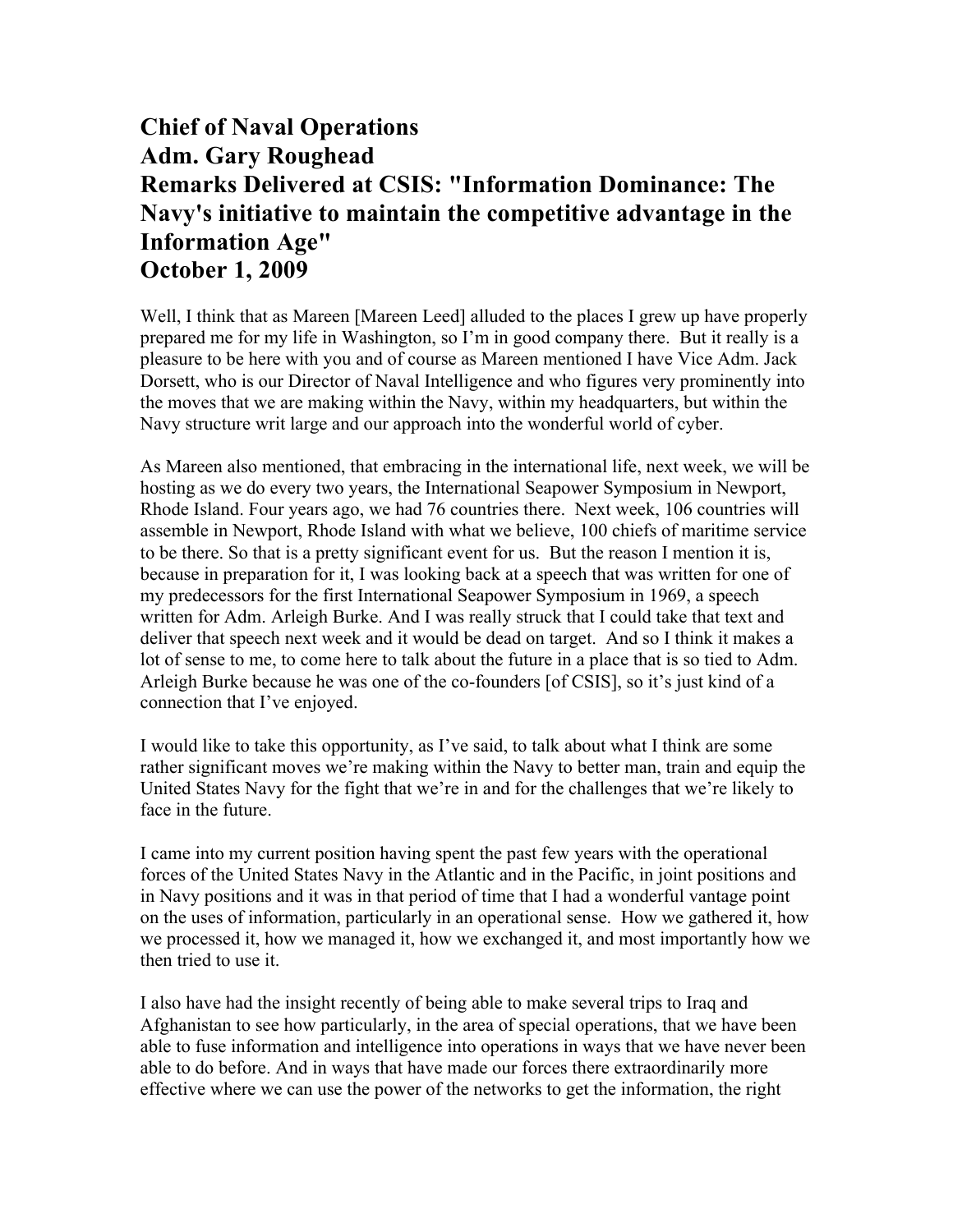information, to the right person at the right time to be able to do the right thing. And even though we have been moving along these last couple of years, I don't think that we in the Navy have gone far enough. And, it became clear to me and this idea really has been germinating now for about three years that we really needed to transform our strategic concepts, the institutions, the organizations, the capabilities and the processes, and I think possibly most importantly our culture. If we as a Navy are to remain dominant in this information age, this cyber age, or whatever moniker you choose to put on, I think that we have to take advantage of the new opportunities that exist such as the vast stores of collected data. Information and intelligence that often lie at rest, unrecoverable, unavailable and untapped. To take advantage of the ability to filter, to analyze and then disseminate that information and to leak that information, the appropriate information to either kinetic or other decisive effects in real time. To take the opportunity to communicate more broadly with people and with more people, and also in that exchange of information to better understand the cultures with which we will operate and to take the opportunity to share that information in ways that we can foster relationships and build the capacity of other militaries and particularly in our case, other navies, that may not be at the same place where we are. And to be able to do that in a way that we're not constrained by the barriers that often fall into the path, either because of security issues or policy issues, and I think that it has been reflected that there is great power in that latter piece with the work that we have been able to do in a very short period of time in areas such as maritime domain awareness and how we exchange that information with other partners, with other navies, with other countries that can contribute and foster increases in defense capabilities and security capabilities.

There is no question that as we move off into this area, that there are vulnerabilities associated with it. One of the vulnerabilities is our dependency- that the Navy does require unfettered access, unlimited access to assure communication and capabilities in cyberspace. We need that to operate. The vulnerability too, that cyber in and of itself is of outer space. You know, first we learned how to fight on land and then we went to the seas and then the skies. And now we are going to be fighting in this newer domain and we are fighting in this newer domain. In the business of ships and aircraft, submarines, I think that there exists between the United States and other navies around the world, I'm quite comfortable with the capability gaps that we have in those areas of ships, submarines and airplanes. But in cyberspace, that is a much more contested space and the question for me has been, 'do we enjoy that same capability gap there?' And we must be prepared to operate in cyberspace when it's denied and then we must be able to also deny space when it's required or when it's appropriate.

And the other vulnerability is the speed of action and response. We can make pretty quick decisions in combat today, but I believe the pace is only going to get faster and faster and faster. And as I've looked at this, it also was apparent to me that cyber is going to be particularly challenging for us because the nature of the cyber domain is pretty unique in many ways. I'd say the first is called the low bar of entry. You don't have to travel or pay to have great technology to enter into this battle space. So it's a pretty low entry fee to get into.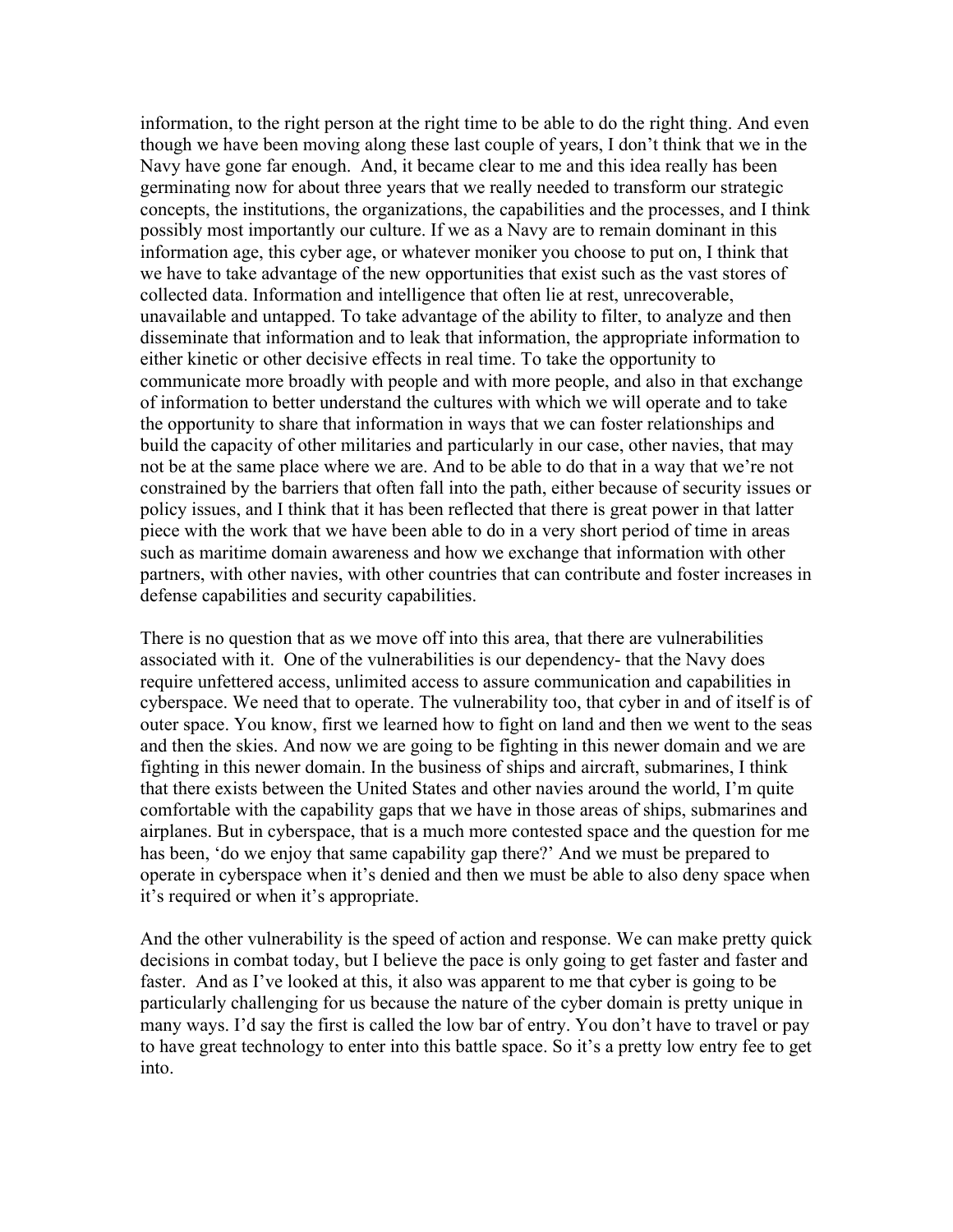The second is that speed, and I touched on speed earlier, but speed in cyberspace takes on a new meaning. We used to be able to think in terms of speed of weapons and how fast they were and we could talk in minutes and then it became seconds. But as someone pointed out to me, in cyberspace when you can do a Google search that can scour the web and come back with 309 million results for the word "Google" in one tenth of a second, that speed is almost incomprehensible, if not incomprehensible.

And that also we are going to be in a domain that in ways is self-governing. The internet grew on its own out of a need to share information among U.S. government labs and it has been growing and morphing ever since.

And then the fourth being that cyber is going to be a pervasive, a persistent and an adaptive domain. People are always in it. They are never absent from it, so there is always someone in that space all the time. And, it affects our lives in some pretty extraordinary ways. And it is going to constantly be adaptive and because of that adaptation, there is a reason I think why Microsoft has had to go to "Patch Tuesdays" instead of a "Patch a month." So these are some of the challenges that I think are with us and in a way shaped my thinking as we move forward.

But I would also say that the United States Navy has been no stranger to the world of networks and information and clearly as a service that relies heavily on technology, we have always had the challenge of communicating over long distances. From the first time we started going to sea and to show that I'm not exactly that far forward a thinker when it comes to cyber, one of my favorite quotes, I'll also go back to Adm. Arleigh Burke when he said, "going to sea used to be fun and then they gave us radios."

Some things haven't changed as I've said. But in a way, the Navy was the first to move to network operations. In fact, the first course that I attended as an ensign in the United States Navy on my way to my first ship was a course in the Naval Tactical Data System, NTDS. So even from my earliest days, we have been involved in networks and the sharing of information in an electronic medium.

We have been operating with integrated sensors and networks that bridge information and operations between our ships, our airplanes, our submarines and now our unmanned systems, guided missiles, satellites, facilities ashore and our computer networks.

In the time that we have done business in these domains, we have developed important relationships with other institutions. Organizations like DSLC, NSA [Defense Security Learning Center, National Security Agency], and that too has kind of shaped who we are, how we think and how we do business. And we as a Navy have also had some pretty proficient operators. And we have instituted some fairly top-notch schools in the area of cyber operations and cryptology. Adm. Grace Hopper, one of our earliest luminaries, is someone who is somewhat reigned in this. We in the Navy were designated the executive agent for Joint Cyber Warfare in 1999 and we established the Joint Schoolhouse in 2001. And then in 2004, we stood up the Cryptologic Technician Network rating, specifically focused on cyber operations. And outside of cyber a very important dominance the Navy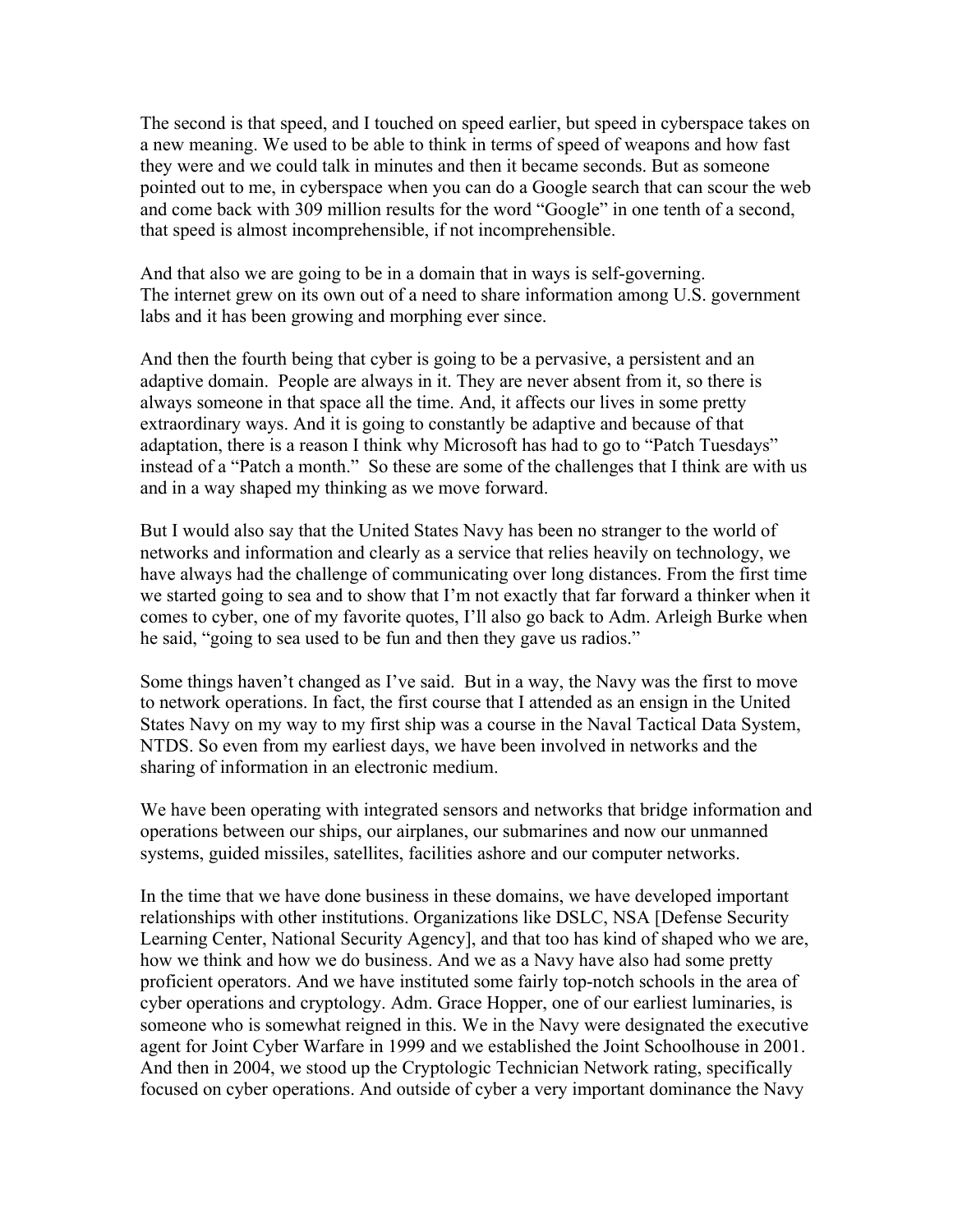has, I would say, the lead in intelligence, communication, information operations and oceanography professionals within our cadre- officer and enlisted.

And I believe that all of these efforts for the last decade have positioned us to lead in cyber in a way that the nation would expect.

So, while we are well-positioned, and we have experience and we have talent, I'm not sure we have taken enough of a bold or comprehensive approach in one that can really leverage the world of cyber in our operations to ensure that we have the access and to enable better decision making on the part of our operators.

And this is why I directed the reorganization of my staff and made three, what I consider to be important moves for the Navy.

The first is on my staff to combine the Director of Intelligence and the Director for C4I into one entity. Into now, instead of an N2 and an N6, it will become an N2/6 or the Director for Information Dominance. The legacy platform-centric approach that has been a part of our Navy for so many years, the ships, the submarines, the airplanes, I believe, is a way of the past. Those artificial divisions and some cases they have been not too artificial, particularly as you get into budgetary issues, have really caused us to suboptimize our ability to aggregate combat capability and the movement of information in ways that can maximize the effectiveness of the fleet, of the unit for the individual. So we are bringing together the resource sponsorship for all of our information-related capabilities into one entity and that will include intelligence, networks, electronic warfare, cyber, meteorology and oceanography, space and unmanned systems. They will all be resourced in one organization and we will manage those capabilities collectively and ballistically to achieve information dominance for the Navy and for joint interagency partners. The reorganization is moving quickly, as it should, and will be complete by the end of this year and N2/6, or the Director of Information Dominance, will be the one making the major investment decisions as we compare our 2012 budgets. Someone asked me this morning, 'where are you along this timeline?' and I think the quote from Hernando Cortes applies, "we burn boats, there's no going back." So Jack [Vice Adm. Jack Dorsett], you're the helmsman.

We are also establishing a Fleet Cyber Command. It will be the service component to U.S. Cyber Command at Fort Meade. It will be dual-hatted as the Commander, Fleet Cyber Command, and Commander, Tenth Fleet. It's a similar model, organizationally and functionally as we have with NAVCENT and Fifth Fleet. So one entity, but basically two functions that will enable Fleet Cyber Command to execute the operational missions required by U.S. Cyber Command and by the Navy. I'm often asked, 'why Tenth Fleet?' It has some historical roots. There was a Tenth Fleet in the United States Navy at one time. In WWII, there was a new threat that came on to the scene that was strangling Great Britain and seriously affecting our ability to control the seas. That threat was called a submarine. We couldn't get our head around how to get after these submarines. We had some information, so intelligence in the operations, so Adm. Ernest King stood up Tenth